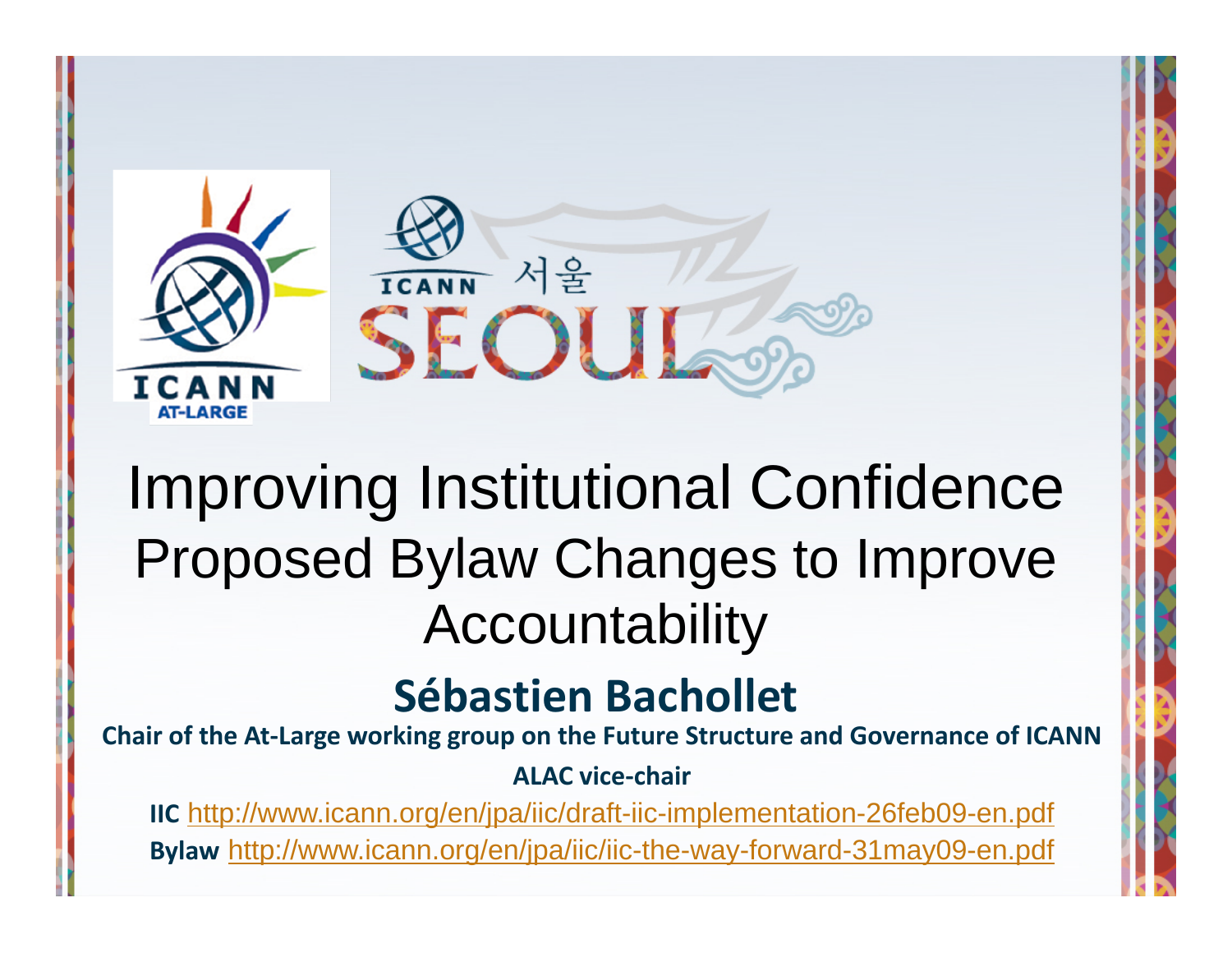# IIC and Bylaw Changes

- Improving Institutional Confidence
	- [http://www.icann.org/en/jpa/iic/draft](http://www.icann.org/en/jpa/iic/draft-iic-implementation-26feb09-en.pdf)‐iic‐ [implementation](http://www.icann.org/en/jpa/iic/draft-iic-implementation-26feb09-en.pdf)‐26feb09‐en.pdf
		- In green already stated ALAC positions
		- In red new proposals
- Proposed Bylaw Changes to Improve Accountability
	- [http://www.icann.org/en/jpa/iic/iic](http://www.icann.org/en/jpa/iic/iic-the-way-forward-31may09-en.pdf)‐the‐way‐ forward‐[31may09](http://www.icann.org/en/jpa/iic/iic-the-way-forward-31may09-en.pdf)‐en.pdf



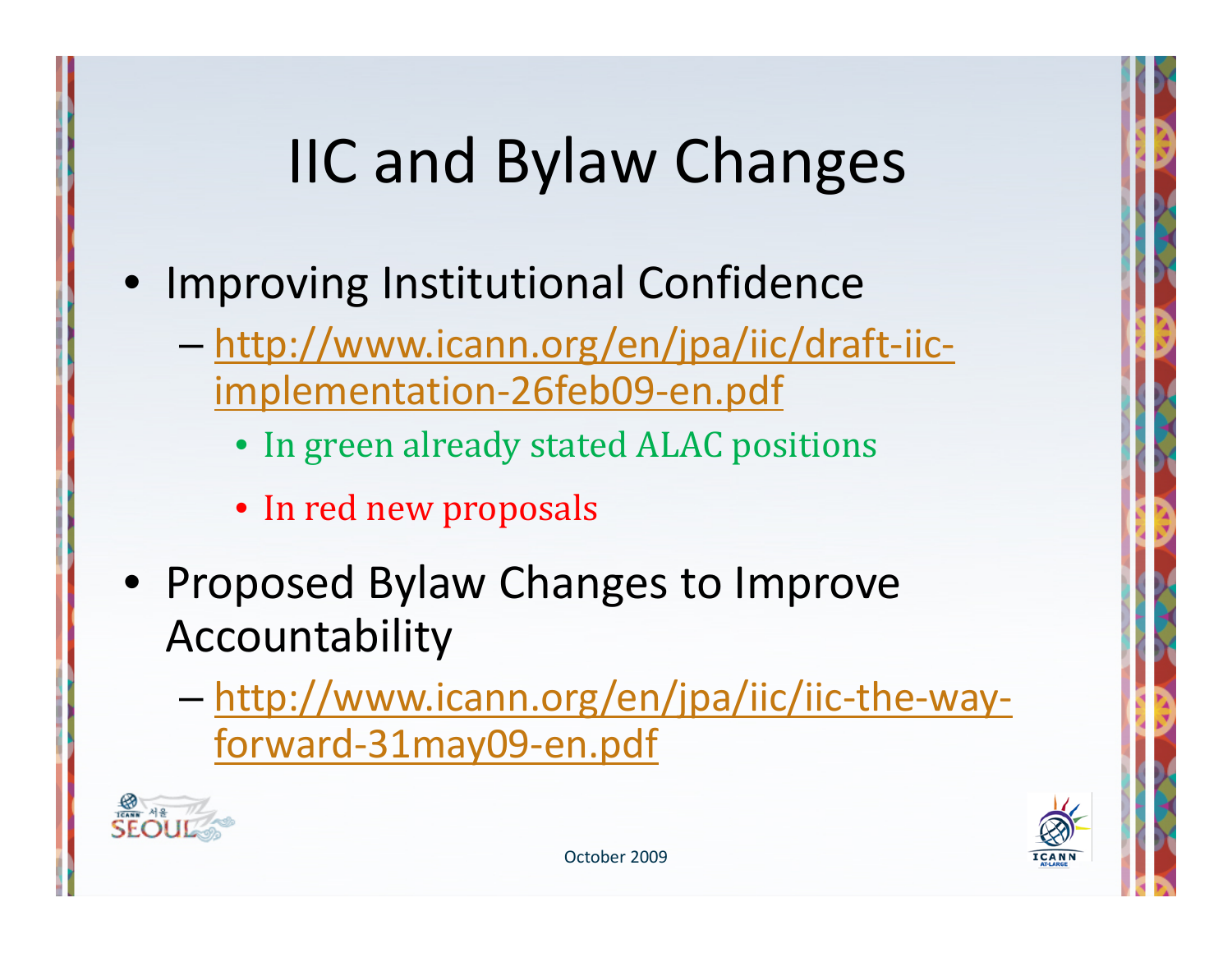- 1. Subject
	- 1.1 Safeguards must address all types of capture
- 2. Staff recommendation for board action
	- 1. Issues‐based involvement is being dealt with in the implementation of the GNSO review recommendations
	- 2. Benchmarking of volunteer recruitment for each SO and AC is now being conducted and proposed targets may be incorporated into the Operational Plan for FY 2010
- 3. ALAC position



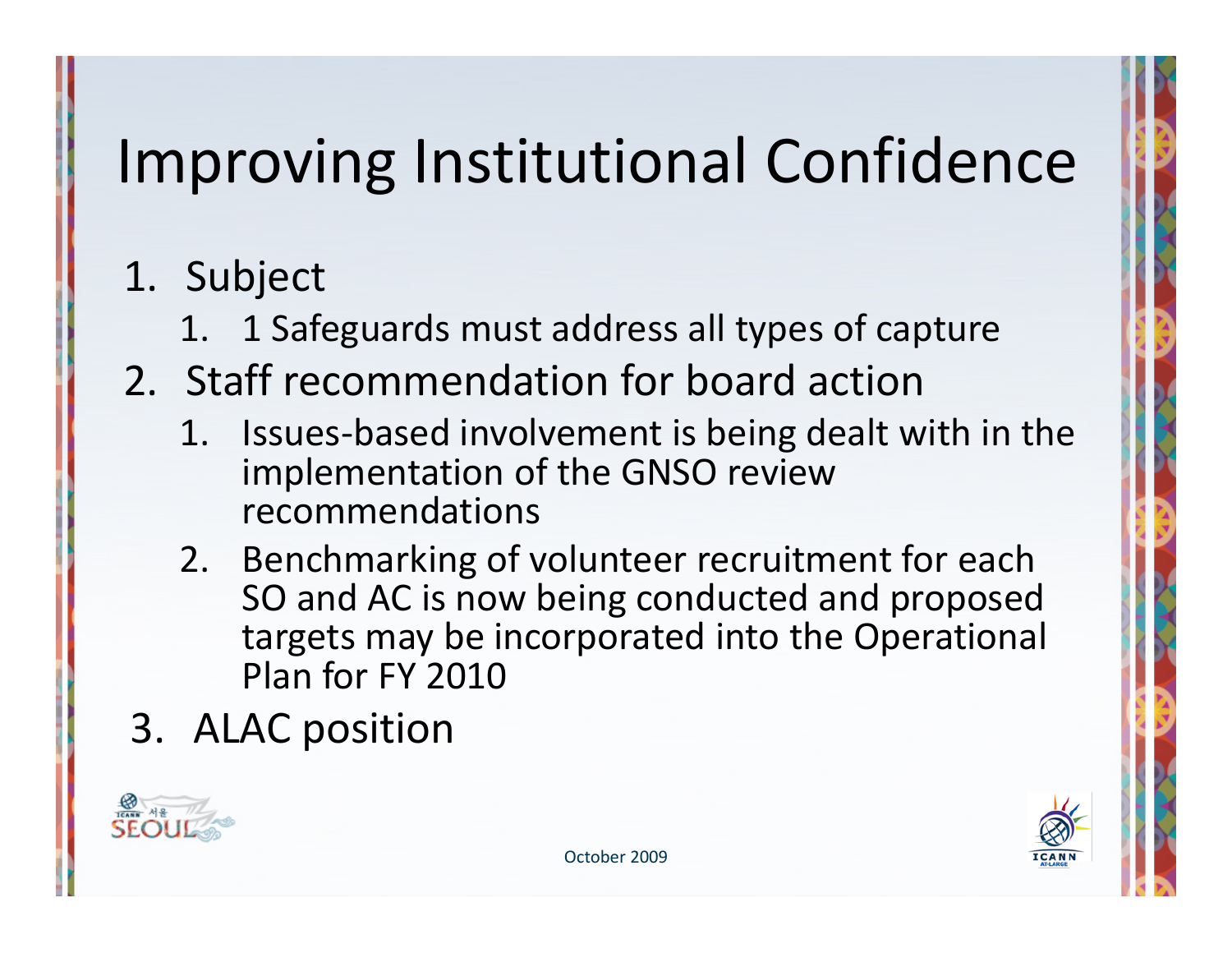- 1. Subject
- 2. Staff recommendation for board action
- 3. ALAC position
	- 1. At‐Large/ALAC supports those proposals but in some cases a cross SO and AC WG could be setup to help <sup>a</sup> broader and earlier participation on topics not fitting in only one SO



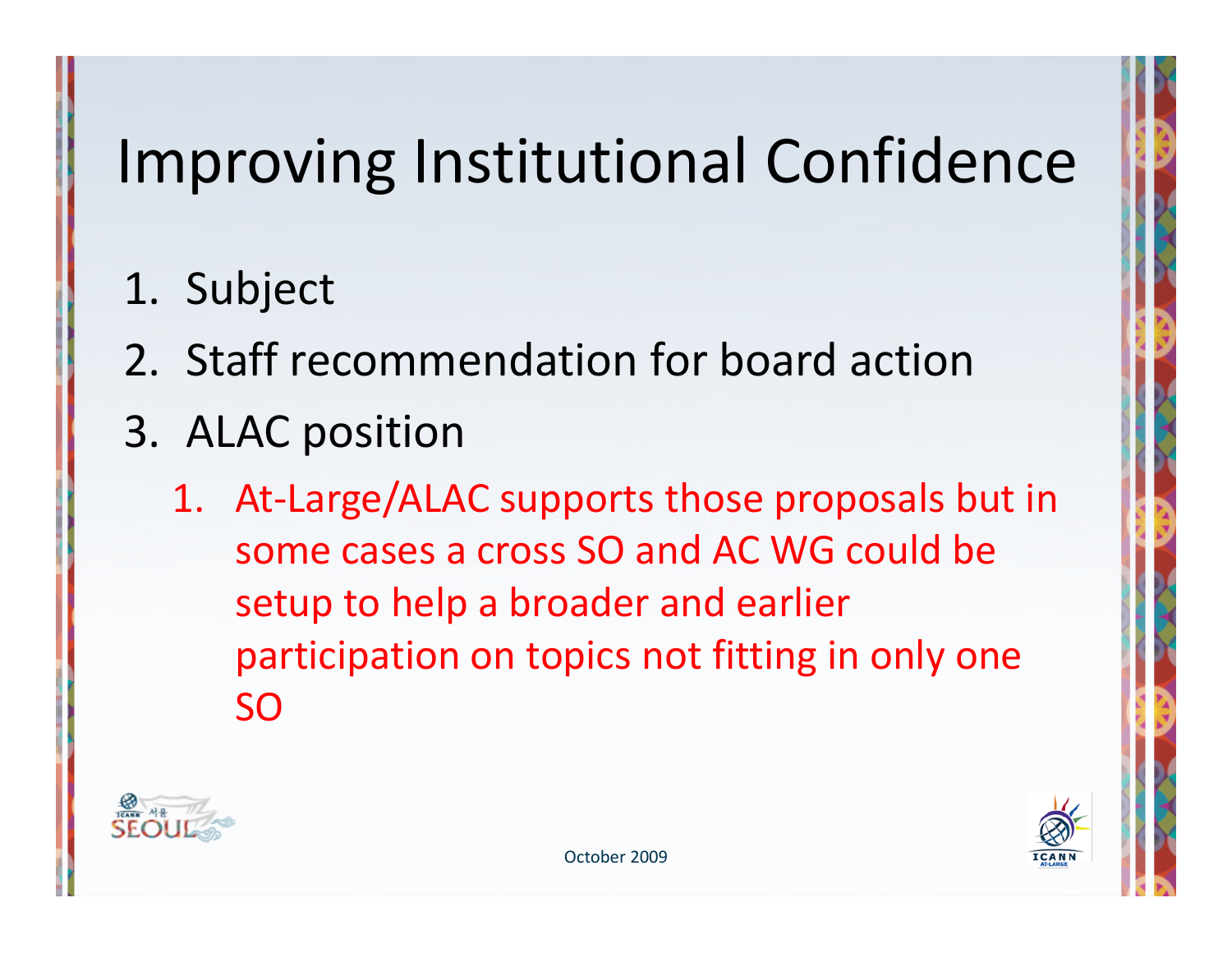#### • Addition

- –– recommend that policy briefing materials staff prepare for the board should be made available online as soon at the same time as they are available to the board. Particularly any material prepared for <sup>a</sup> decision by the board
- –Where to place it?
- **2 ACCOUNTABILITY**



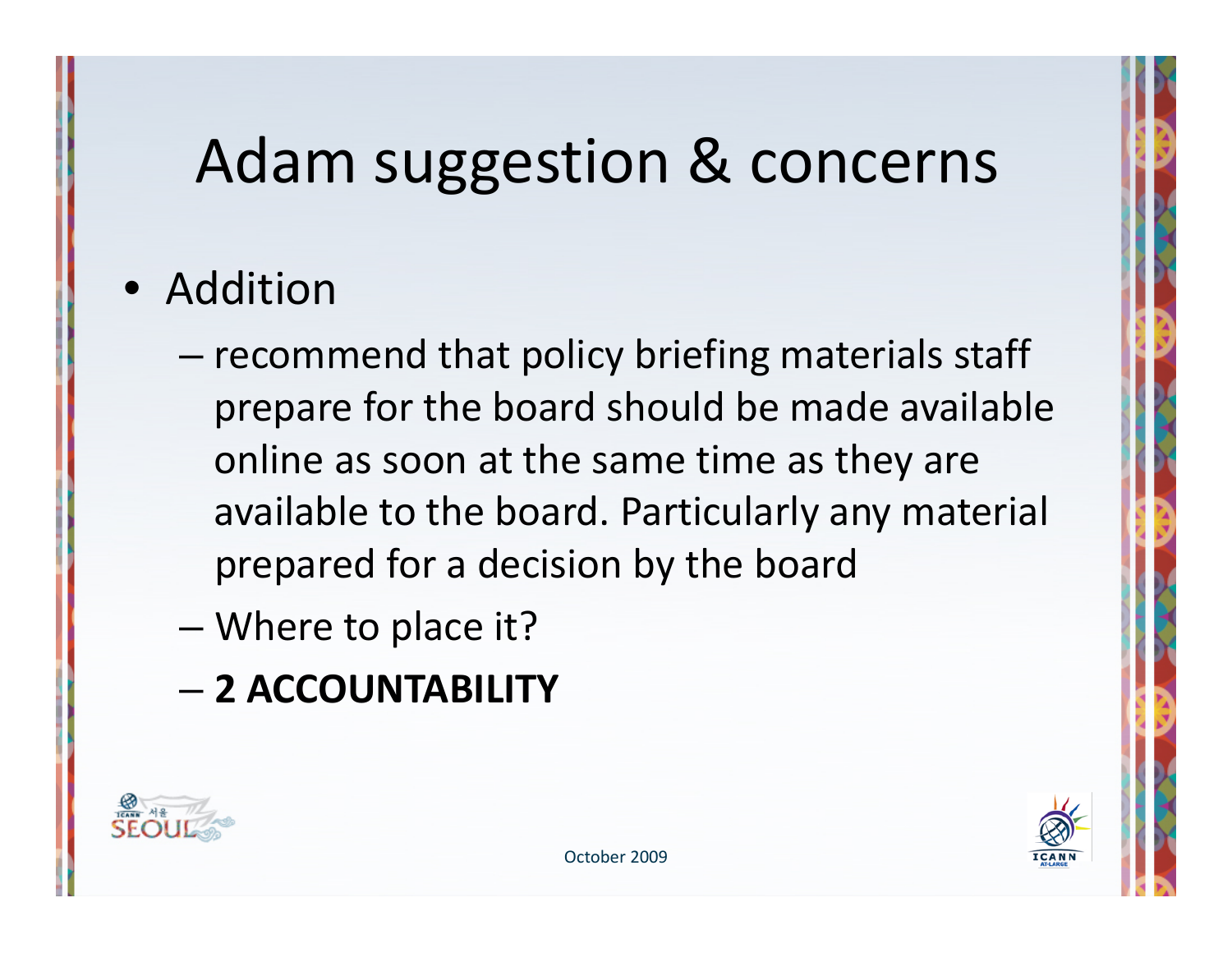#### 1.6 Strengthen GAC to avoid capture

2. Board should consider means to work with the GAC and the ICANN community on <sup>a</sup> fully consultative process to publicly review the GAC's role within ICANN. This review process might focus on coordination and consultation between the GAC and other supporting organizations and advisory committees of ICANN.

The Board should consider the exploration of how the practice of issuing <sup>a</sup> formal and detailed response to GAC communiques can be done in <sup>a</sup> timely way

3. At‐Large/ALAC supports those proposals. And generally speaking "…a formal and detailed response to" advice given to the Board must be setup for all the ACs



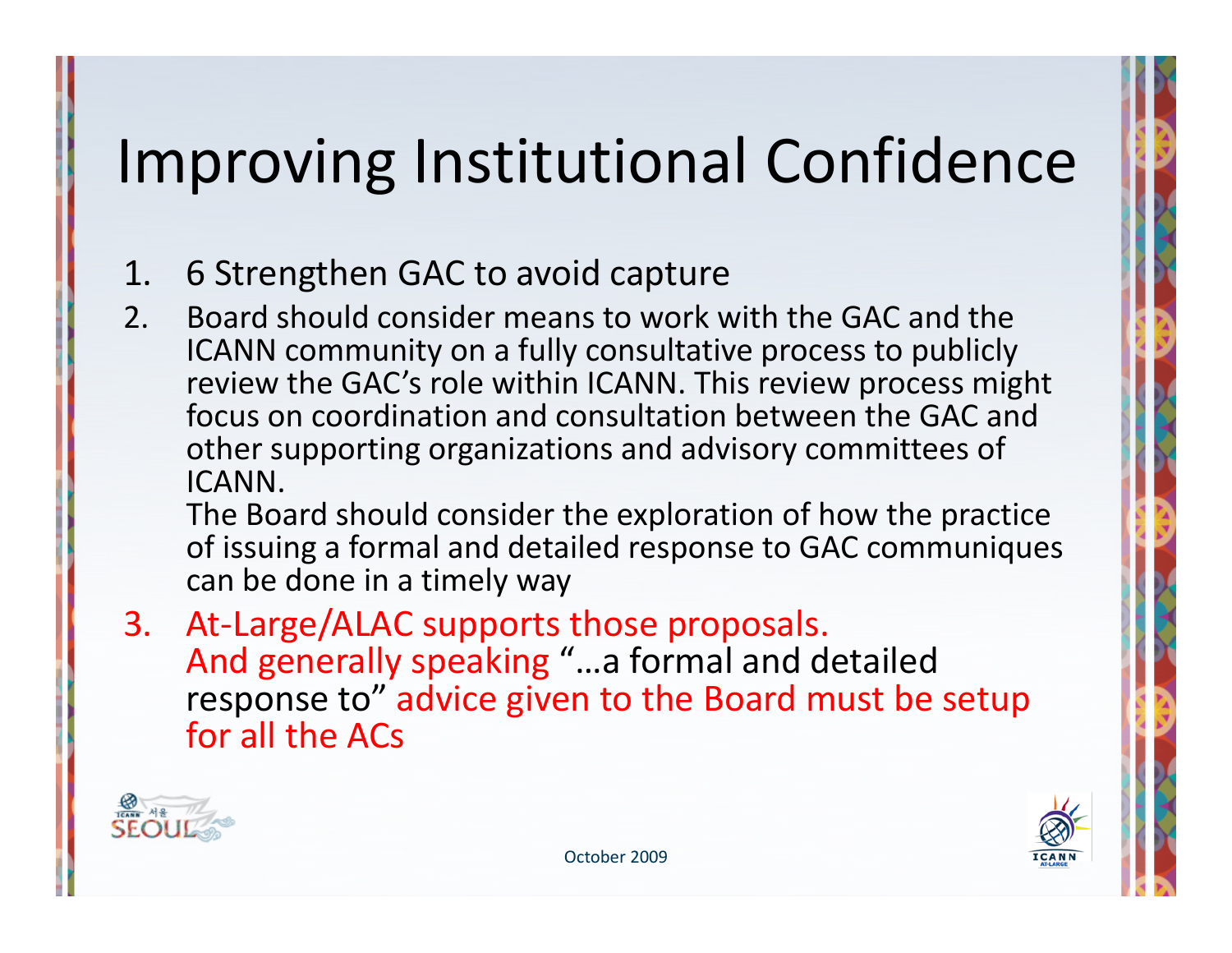- 1. 6.1 Language interpretation at GAC meetings
- 2. The Board should consider … translation and interpretation of documents and other work to continue to support participation and working practices at the GAC
- 3. With the development of <sup>a</sup> number of At‐Large Structures from different regions around the globe, it would be useful to offer the same simultaneous interpretation services at At‐ Large Structure meetings



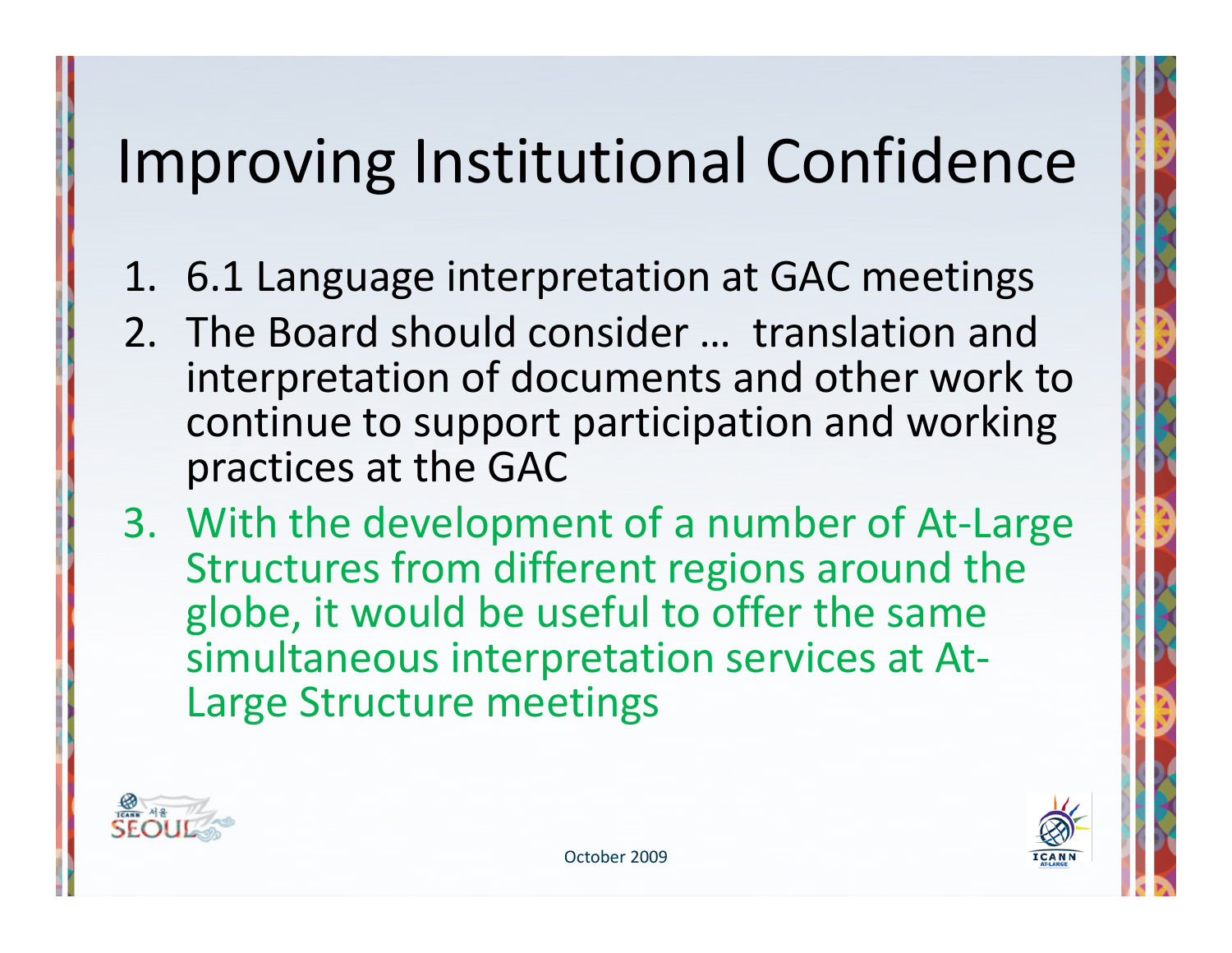- 1. 6.2 Board meeting or workshop once a year in a city with much government representation, e.g. Geneva, New York
- 2. Possible updated recommendation 1.6.2: "Find better ways for governments to be informed about and meet with the ICANN community and, as a part of that, interact with the Board."
- 3. At ‐Large (ALAC) does
	- 1. not support this recommendation particularly if this meeting is counted towards one of the 3 yearly (general) meetings of ICANN as a whole because it would decrease the opportunity of having meetings of regional structures (RALOs) in the context of ICANN general meetings and would also decrease the opportunity to promote outreach in various countries through ICANN general meetings

2, $\mathbb{Z}_n$  supports regional meetings open to all the constituencies and not just select constituencies October 2009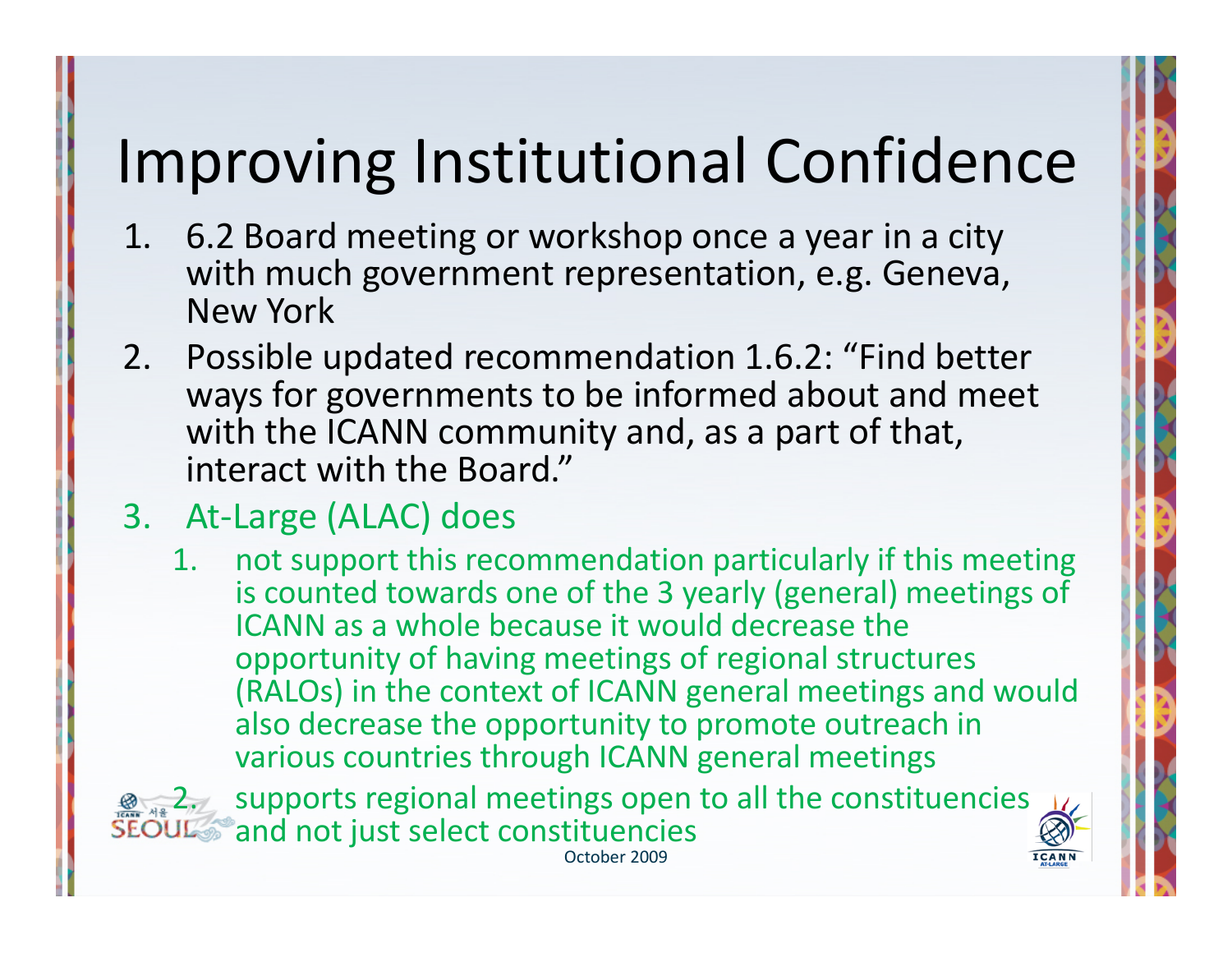- 1. 6.3 Travel support programme for GAC reps from UN LDCs
- 2. Board should consider the extension of travel support for GAC members from the Least Developed Countries and support for more remote participation at GAC meetings
- 3. At‐Large (ALAC) supports this proposal and hopes the same will be offered to At‐Large **Structures**



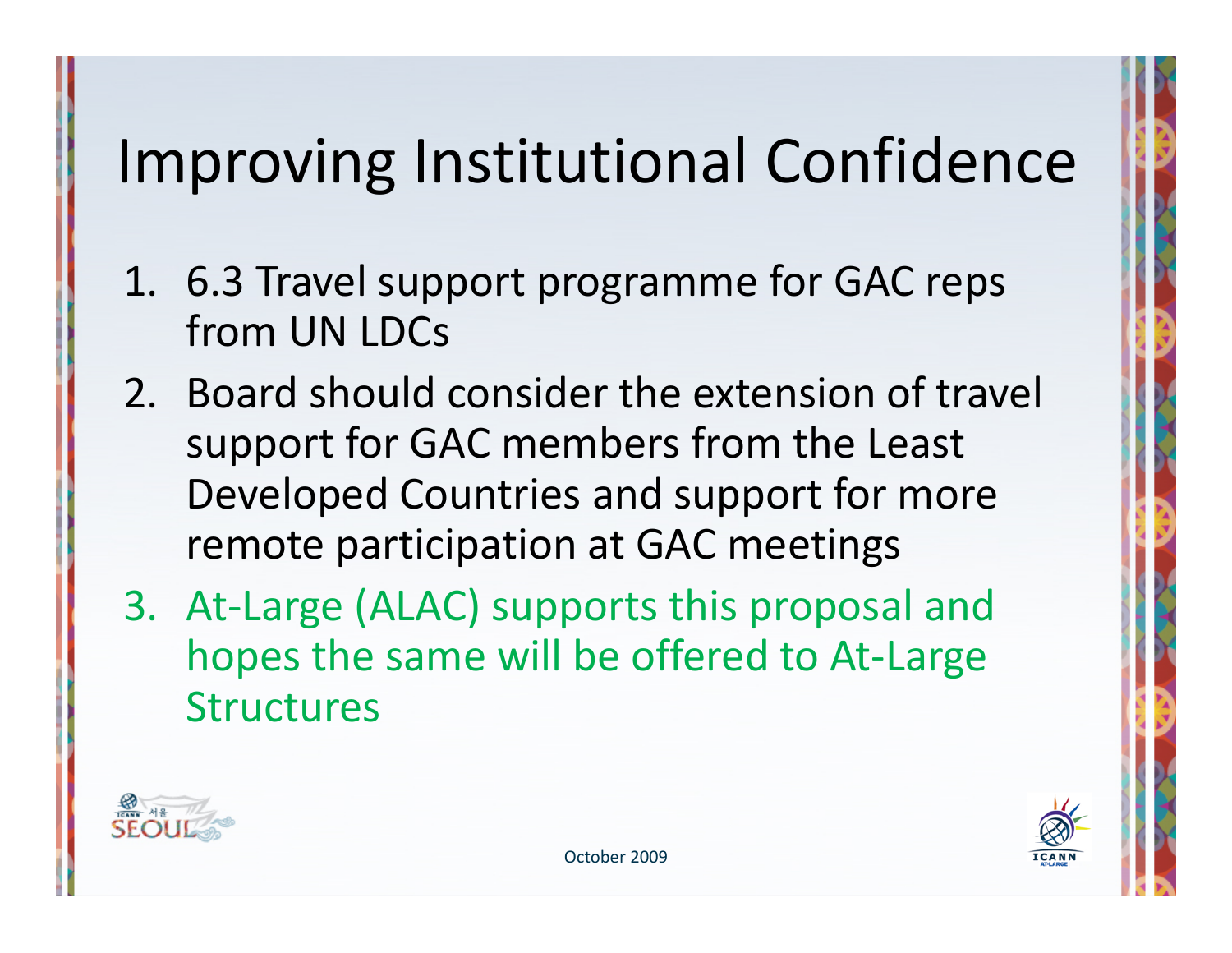- 1. 10 Retain ICANN's headquarters in the United States to ensure certainty about ICANN's registry, registrar and IANA contracts and other stakeholder agreements and frameworks.
- 2. The Board should consider accepting the PSC recommendation and recommends that ICANN maintain its headquarters in the United States, specifically in Marina del Rey, California
- 3. At Large members expressed the view that ICANN should make <sup>a</sup> greater effort to geographically diversity its organs, staff and activities. One way to accomplish this would be to have important ICANN functions and responsibilities split among various regions, languages, genders and cultures:
	- 1.Head quarters
	- 2.Chair of the Board
	- 3.Vice‐Chair of the Board
	- 4.President and CEO
	- 5.Vice‐presidents …
	- 6.Chairs of the SO/AC …
	- 7.Oversight by? …
	- 8.**Bureaus**
	- $\mathbf{Q}_ S$ taff $\qquad$ …

10. The splitting of functions and responsibility, however, should not be done in <sup>a</sup> way that would result in inefficiencies or duplication of effort. ICANN must also remain vigilant concerning the efficient use of its resources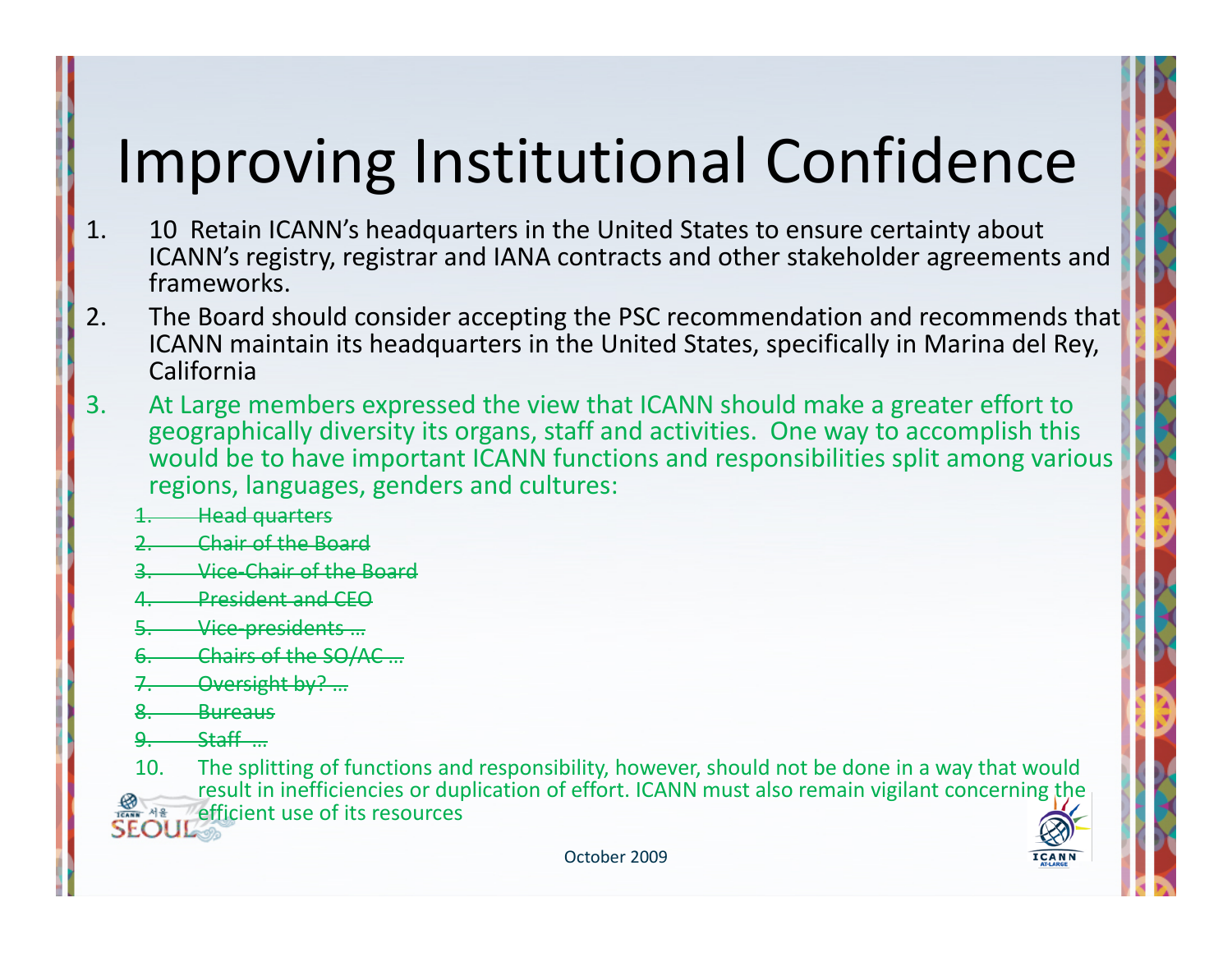- Section 1.10 recommending senior management, SO/AC, staff, and other responsibilities be split along geographic/linguistic/cultural lines
	- – $-$  I think this impractical, likely to cause more harm than good, idealistic to the point of naivety
- It was already vote upon as <sup>a</sup> result of the Summit



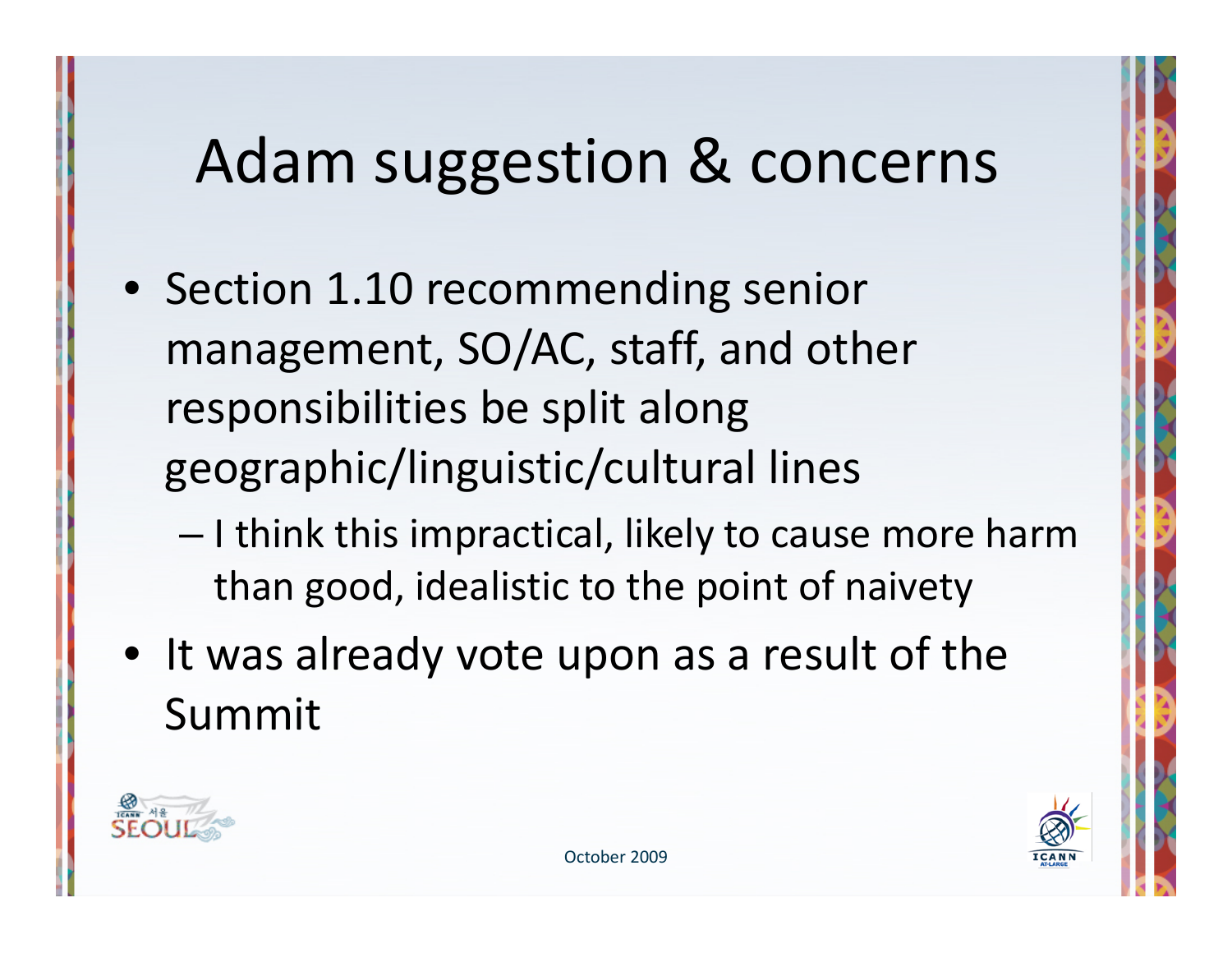- 1. 13.1 Require statements on conflict of interest from all members of the Advisory Committees, Supporting Organizations and Nominating Committee
- 2. The Board Governance Committee should develop appropriately binding policy on statements on conflict of interest across the SOs and ACs
- 3. At‐Large (ALAC) supports this proposal and has already begun to implement such <sup>a</sup> policy for its members



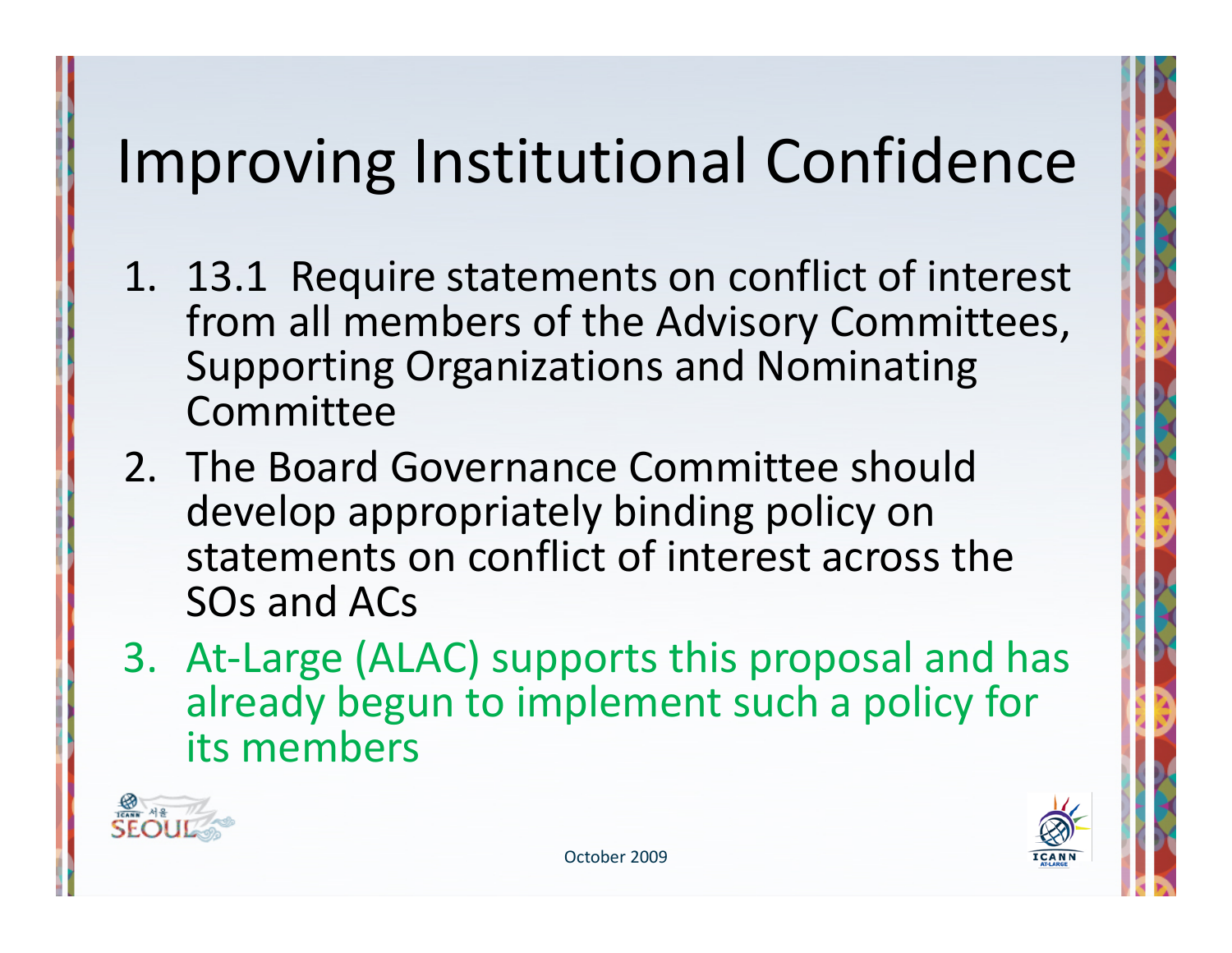- 1. 13.4 Create <sup>a</sup> framework that allows cross‐participation in supporting organizations and advisory committees but prohibits voting in more than one ICANN entity
- 2. The Structural Improvements Committee should consider further improvements in coordination and potentially increased cross‐participation between SOs and ACs, especially during the issue‐identification stage of <sup>a</sup> new policy initiative
- 3. At‐Large (ALAC)'s position and proposal on this topic is included in the Summit Declaration. This recommendation of the PSC will be very difficult to implement and will create more burden than any real improvement in transparency. At the same time At‐ Large (ALAC) supports the position that the elected seats in each SO/AC/Board should be easier to follow and be populated with different individuals



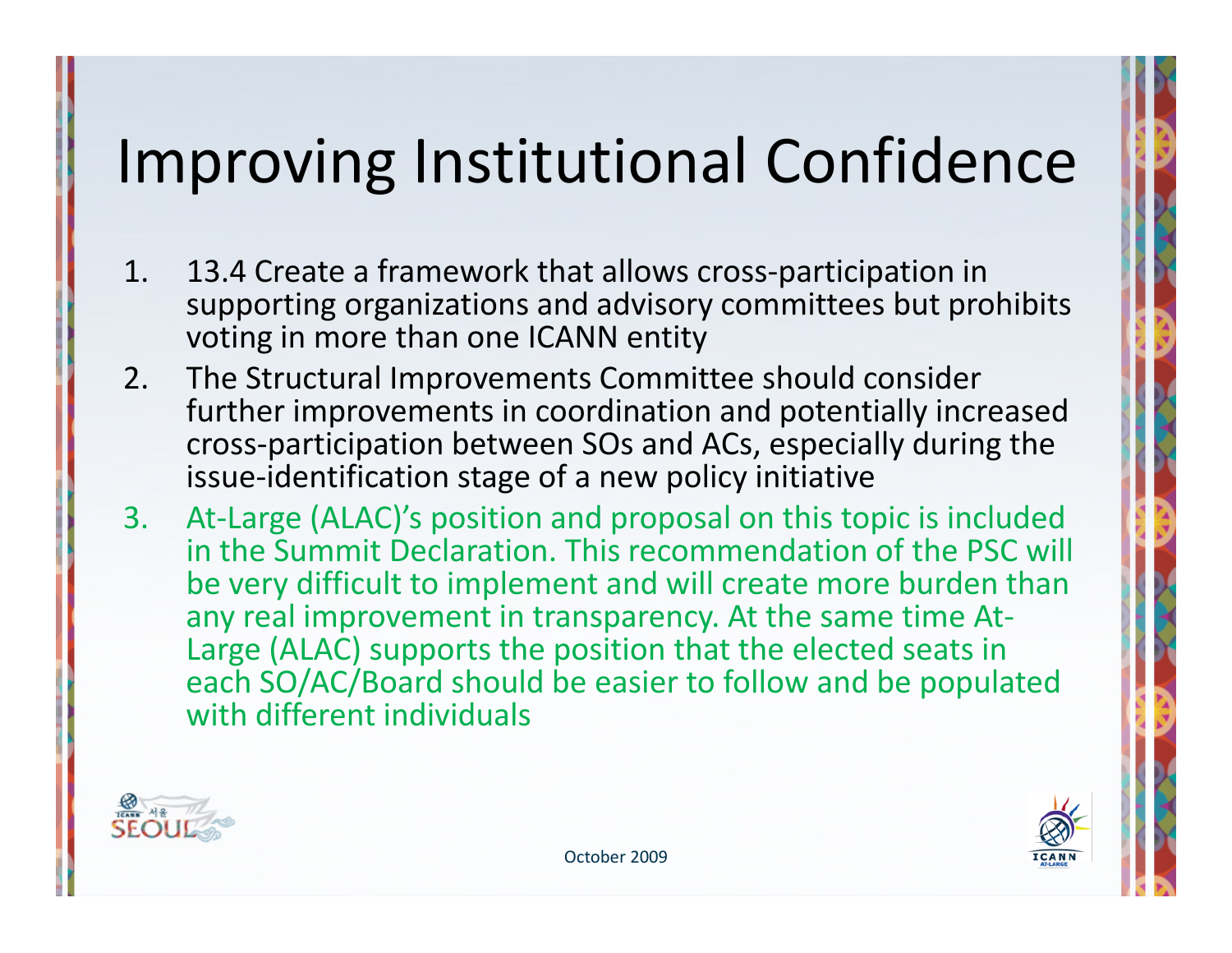- 1. 2.2 Ensure due consideration of GAC's advice on matters of public policy
- 2. "no specific point"
- 3. At‐Large (ALAC) suggests the Recommendation 2.2 be revised to read
	- 1. "Ensure due consideration of AC's advice."



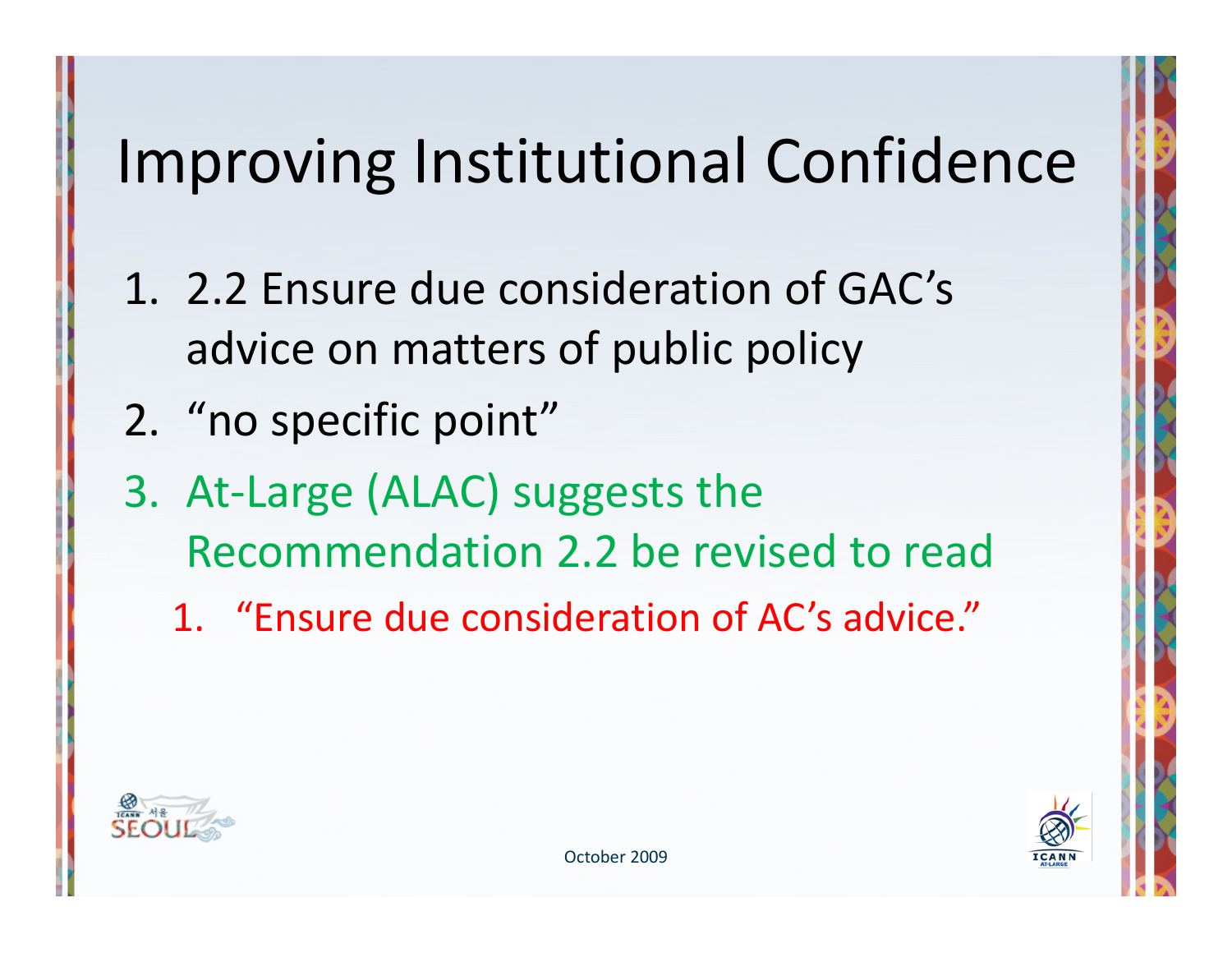- 1. 2.7: Seek advice from <sup>a</sup> committee of independent experts on the restructuring of the review mechanisms to provide <sup>a</sup> set of mechanisms that will provide for improved accountability in relation to individual rights and having regard to the two proposed further mechanisms in RECOMMENDATIONS 2.8 and 2.9 immediately below
- 2. The ICANN Bylaws should be amended to establish <sup>a</sup> new and newly constituted Independent Review Tribunal with powers to review the exercise of decision‐ making powers of the ICANN Board under three general rubrics of fairness, fidelity and rationality
- 3.At-Large (ALAC) believes that ALAC would be well suited to offer ICANN this type of advice

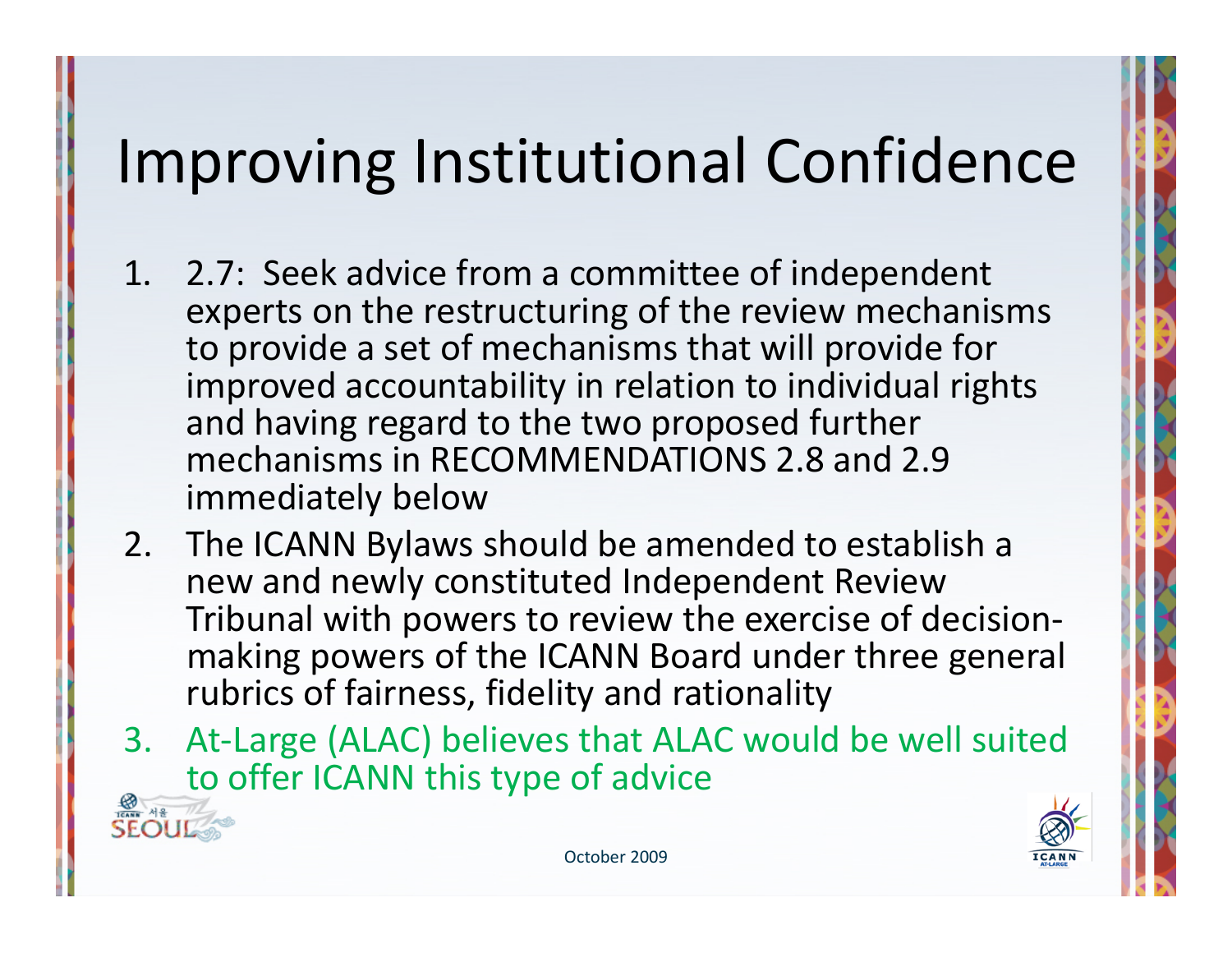- Section 2.8 no need to include this comment
- Done





October 2009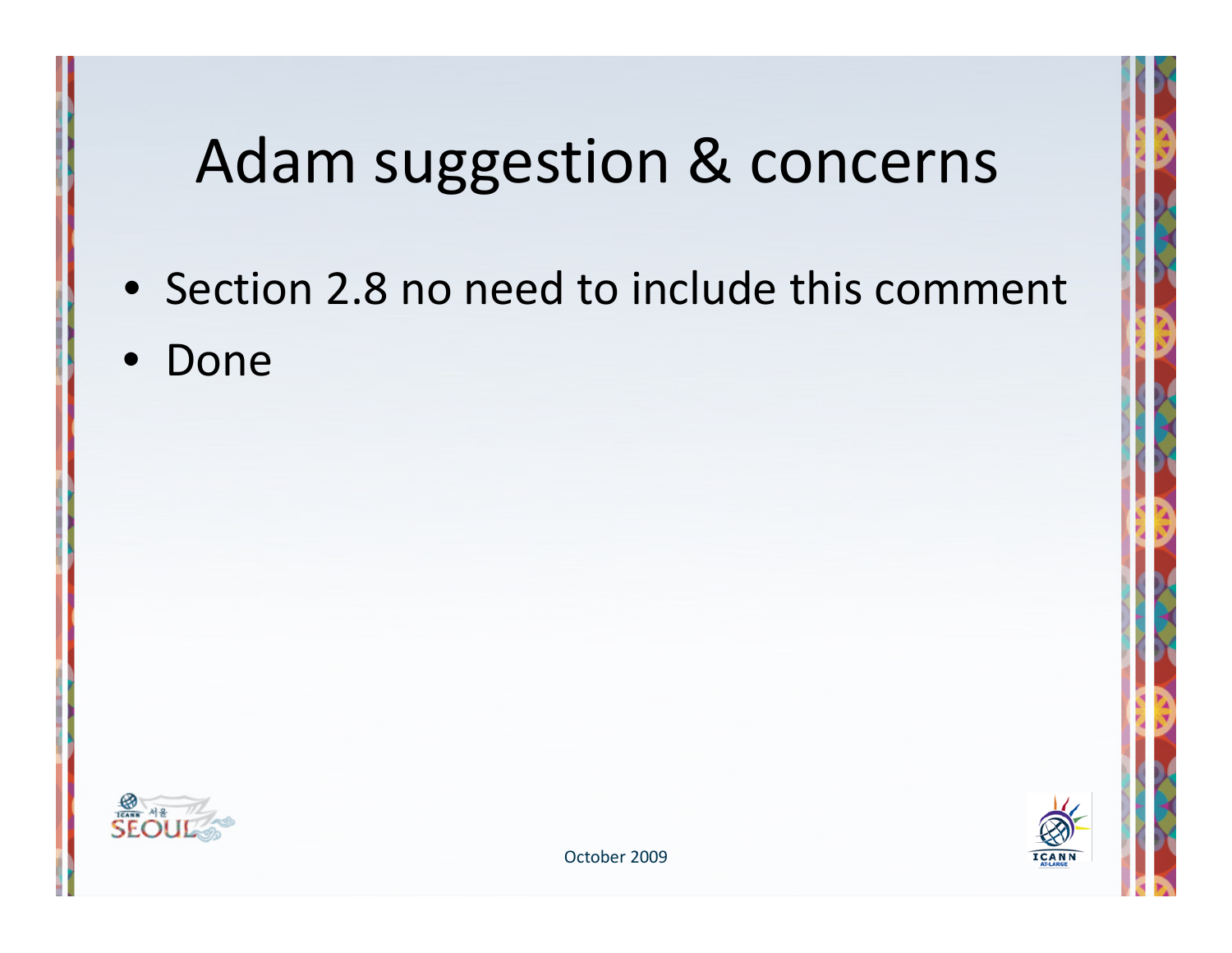- 1. 3.4: Continue to improve participation by extending outreach so that all relevant stakeholders around the world are able to interact with ICANN, including by establishing ICANN's presence in additional jurisdictions. Priority should be given to presence/office establishment in south, central and northern Asia and in Africa
- 2. The Board should consider recommending ICANN staff to continue conversations with authorities in jurisdictions such as Belgium and Switzerland, and report back with <sup>a</sup> detailed analysis of risks and benefits to the Board and community

#### 3.At‐Large (ALAC)

- 1. thinks that in addition to the 3 yearly general meetings, at‐least 2 regional meeting should be organized by ICANN each year one in each of the (2) remaining of ICANN's five geographic regions.
- 2. All the regional meetings must be open to all constituencies and support must be provided for these additional regional meetings, as it is for the 3 yearly general meetings



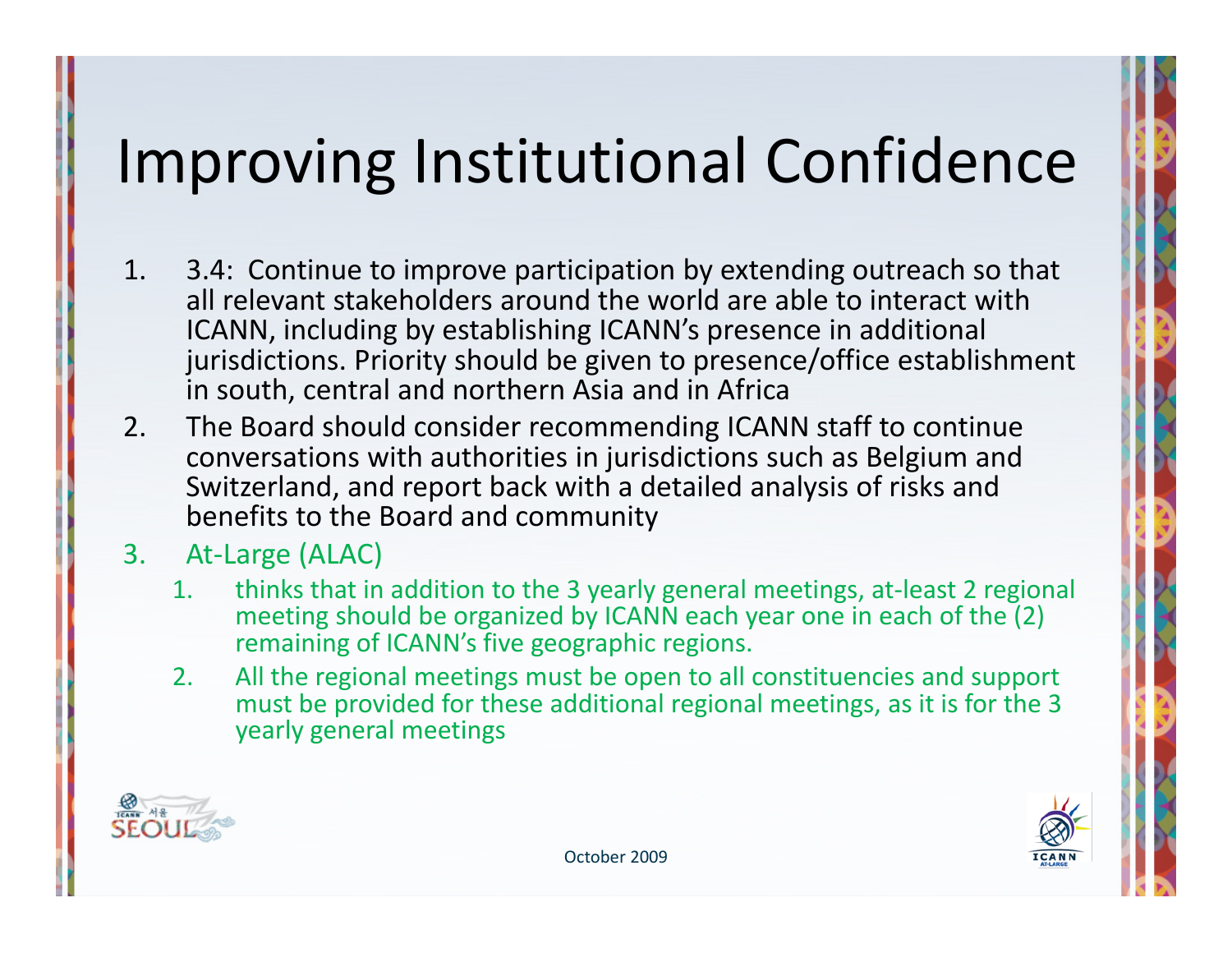- Section 3.4 I don't think we have the capacity to participate in two more meetings each year (but ALAC and other SO/AC should be informed of all ICANN regional meetings and should able to attend if relevant, "relevance" decided by the SO/AC concerned.)
- It was already vote upon as <sup>a</sup> result of the Summit
- The 2 meetings are for Regional peoples and organizations, not for the all ALAC



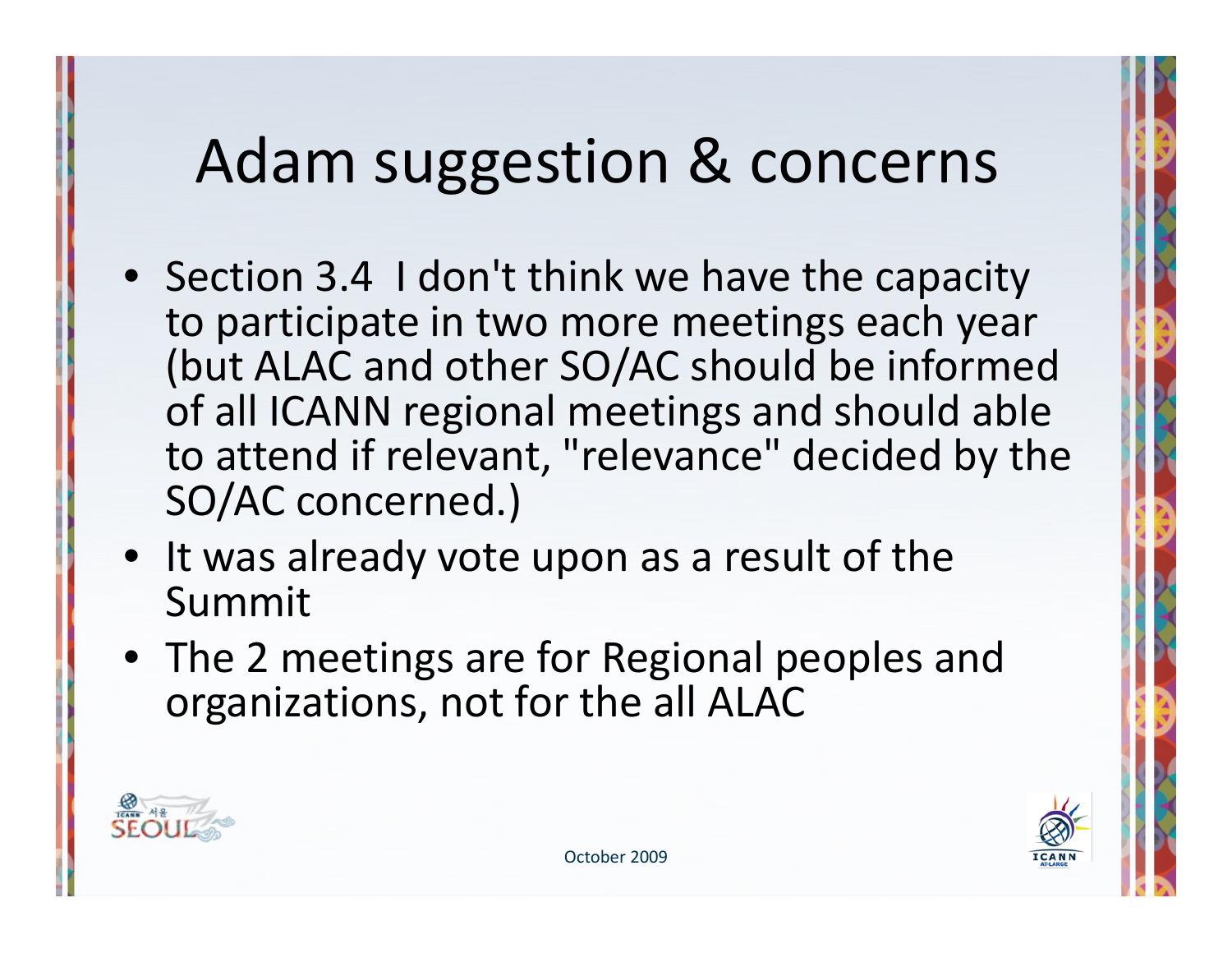- 1. 3.6 Maintain ICANN's current headquarters and operational presence in California, regardless of any change in its corporate organizational structure
- 2. The Board should consider accepting the PSC recommendation and recommends that ICANNmaintain its headquarters in the United States, specifically in Marina del Rey, California
- 3. I think is suggesting ICANN consider moving headquarters -- this surly not a possibility given the Affirmation of Commitments?
- 4. ALAC is not suggesting that.



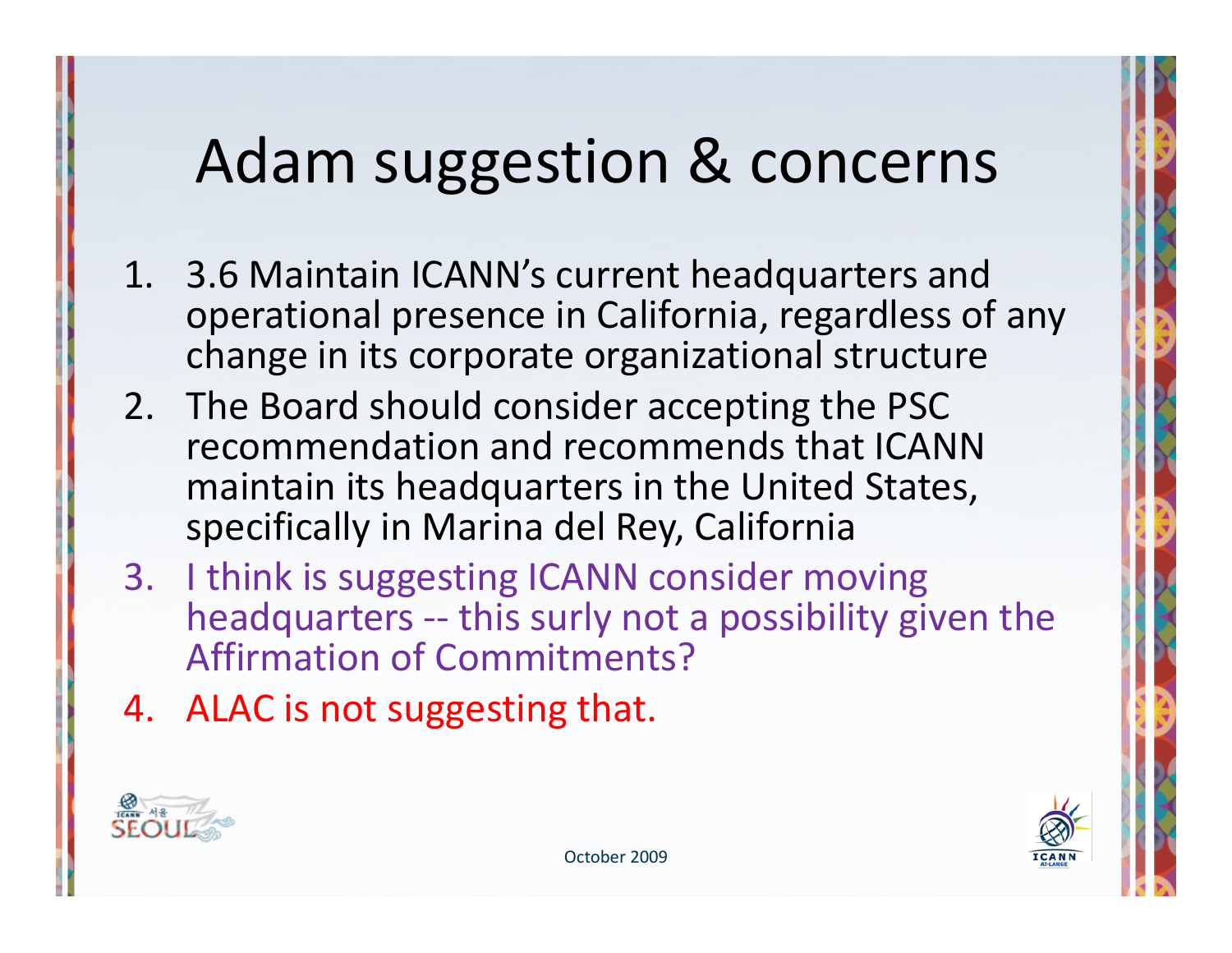- 1. 4.6: Give consideration to how to manage ICANN's future revenue growth in line with ICANN's not‐for‐ profit status and its core mission and mandate
- 2. The Finance Committee should continue with and provide more detail on Strategic and Operational Planning and reporting systems, including Dashboard and other tools, and encourage increased community involvement in the bottom‐up planning and budget process
- 3. At-Large (ALAC) is willing to participate in these discussions with the understanding that better and wider outreach and participation is <sup>a</sup> first step to the useful utilization of any increase in ICANN revenues



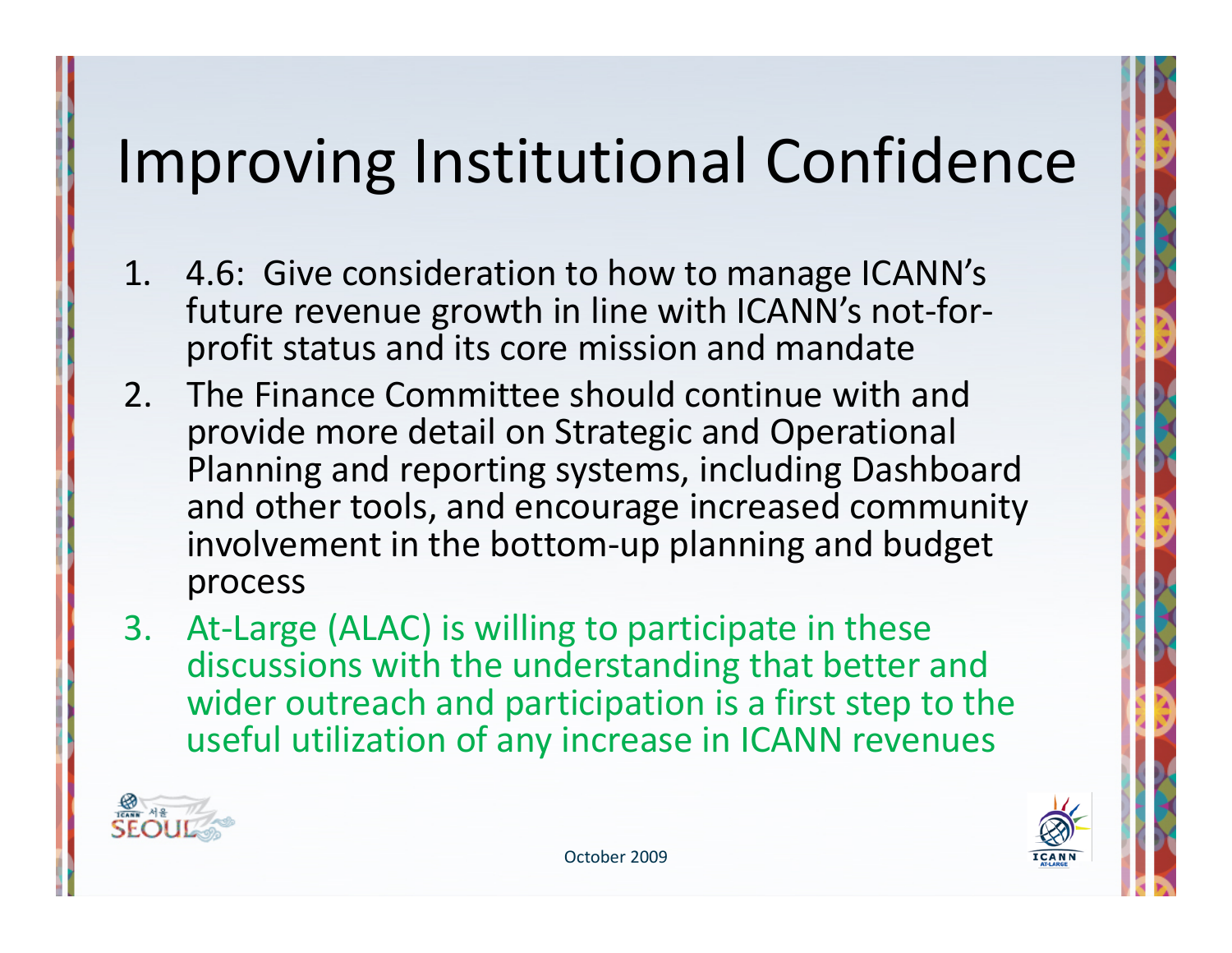- 1. 5.3: ICANN should be <sup>a</sup> discussion leader and raise awareness of issues linked to stability and security of the Internet.
	- 1. 5.3.1 ICANN should further define and strengthen its role in relation to security and stability of the unique identifiers and their impact on the Internet
- 2. 21 May 2009, ICANN published for public comments the "Plan for Enhanced Internet Security, Stability and Resiliency"
- 3.. While the At-Large (ALAC) supports these recommendations, it expects ICANN to be much more than just <sup>a</sup> discussion leader and awareness raiser. As the current state of the deployment of DNSSEC and IPv6 demonstrate, the unorganized spreading of responsibilities between informal groups and regional entities with no real leadership, has led to <sup>a</sup> very low adoption rate of these technologies, although the standards have been there for more than 10 years
	- 1. We call ICANN to identify the best practices used in other industries like the automotive or aviation ones. A master plan with clear milestones and deadlines needs to be drafted and implemented with the help of relevant organizations
	- 2. Obviously, the role of ICANN with regard to new technologies related to the unique identifiers on the Internet does not end with <sup>a</sup> software and network update of the L root server. As long as these technologies are not being deployed down to the end user premises, they are pretty useless. With <sup>a</sup> depreciation cycle of an average of 5 years for general hardware and software related to the use of the Internet, <sup>a</sup> much more aggressive timeline could be drafted for the introduction of new technologies. ICANN should take the leadership on these efforts



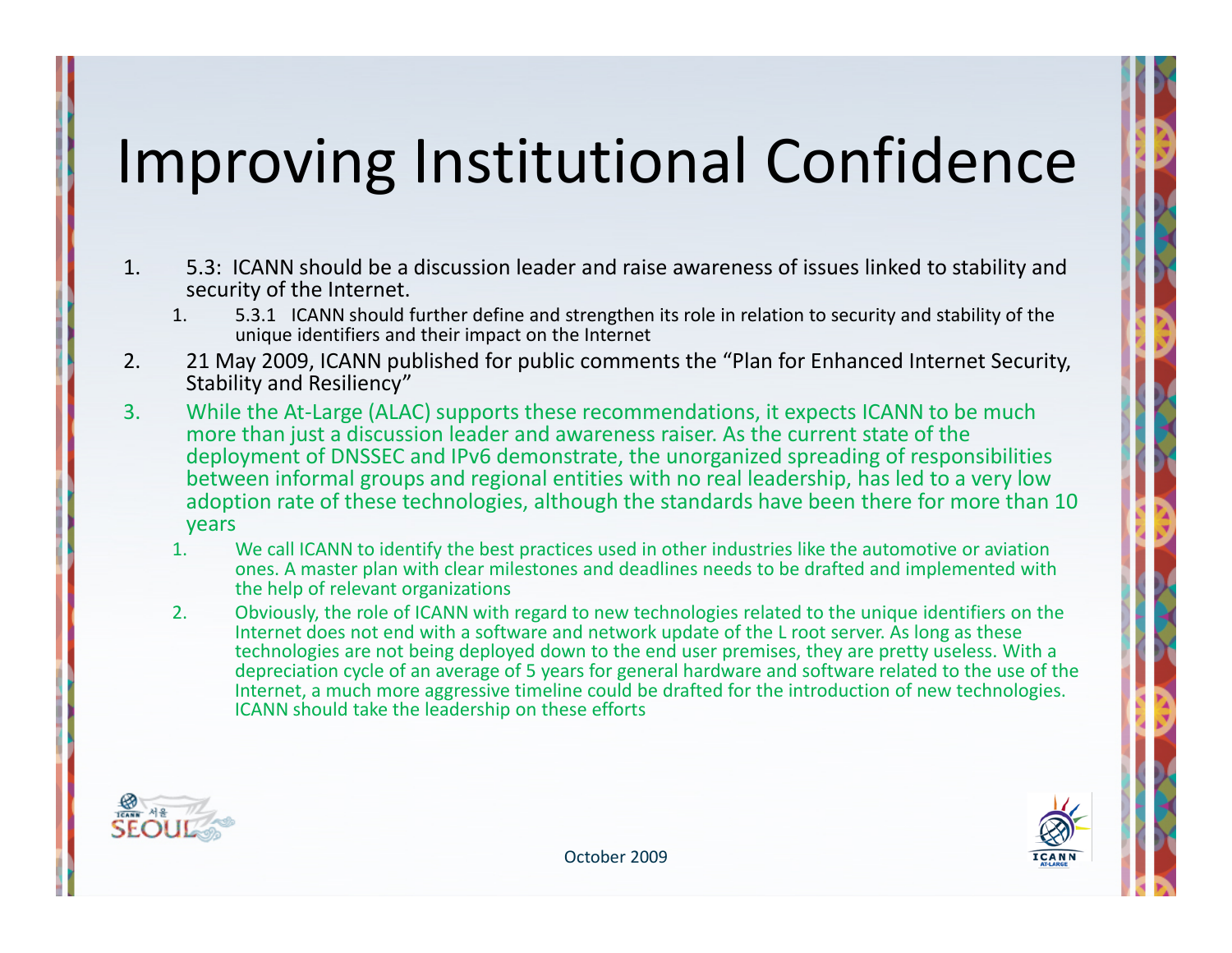**Proposal to Establish <sup>a</sup> Special ICANN Community Vote Requesting <sup>a</sup> Board Re‐Examination of <sup>a</sup> Board Decision**

- **At‐Large/ALAC support this proposal in principle but would like to see**
	- **an explicit way to push such <sup>a</sup> motion (the risk here is that if anyone can ask to vote, it will be time consuming for the SO and ACs). Like one SO or one AC or X number of people in <sup>a</sup> common petition could initiate such <sup>a</sup> vote**
	- $\mathcal{L}_{\mathcal{A}}$  , and the set of the set of the set of the set of the set of the set of the set of the set of the set of the set of the set of the set of the set of the set of the set of the set of the set of the set of th **<sup>a</sup> full picture of the bylaws change (under consideration, in project or possible following evaluation(s))**



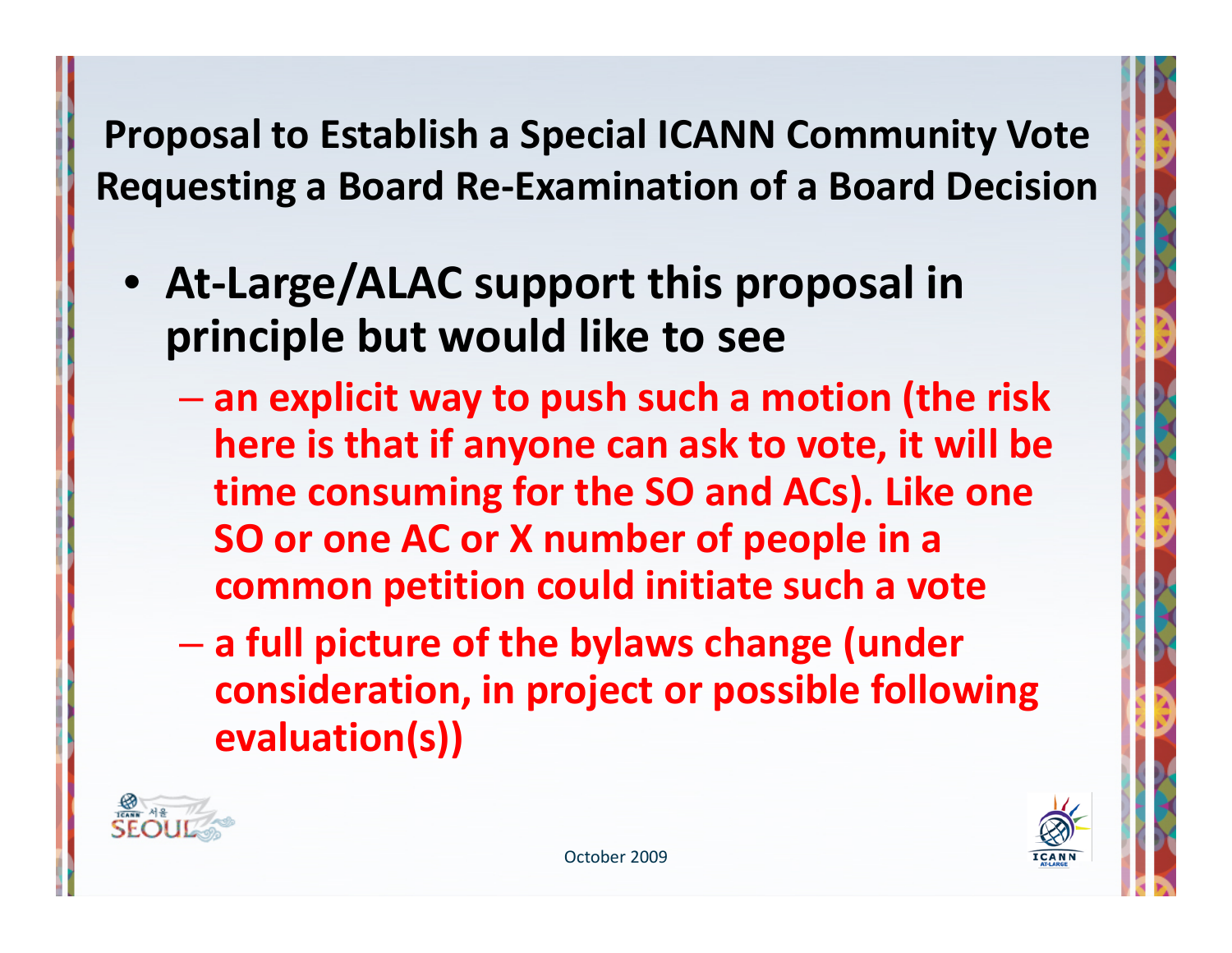# Proposed Bylaw Changes to Improve Accountability

- •• Please refer to the following links to get more information
- •● [http://www.icann.org/en/announcements/announcement](http://www.icann.org/en/announcements/announcement-27jul09-en.htm)-27jul09-en.htm
- • After reading the following ICANN staff proposal to review the bylaws with two proposed accountability measures, ALAC is willing to make the following comments (first added August the 14<sup>th</sup> 2009)
- •• [http://www.icann.org/en/general/proposed](http://www.icann.org/en/general/proposed-bylaw-revision-iv-5-clean-27jul09-en.pdf)-bylaw-revision-iv-5-clean-<u>[27jul09](http://www.icann.org/en/general/proposed-bylaw-revision-iv-5-clean-27jul09-en.pdf)-en.pdf</u>
- • Concerning this proposal we just want to reiterate what is written the page before
- $\bullet$  **an explicit way to push such a motion (the risk here is that if anyone can ask to vote, it will be time consuming for the SO and ACs)**
- •• [http://www.icann.org/en/general/proposed](http://www.icann.org/en/general/proposed-bylaw-revisions-iv-3-redline-27jul09-en.pdf)-bylaw-revisions-iv-3-redline-<u>[27jul09](http://www.icann.org/en/general/proposed-bylaw-revisions-iv-3-redline-27jul09-en.pdf)-en.pdf</u>
- • **If ICANN implement the previous proposal (and further other accountability mechanisms) maybe an "IRB" Independent Review Body is not any more mandatory**
- • **If it is to be implemented we need to see a better description of the role of the IRB, IRB panel and the IRB provider. We need to be sure that process is** *setup* by the Board and not by any extendal provider